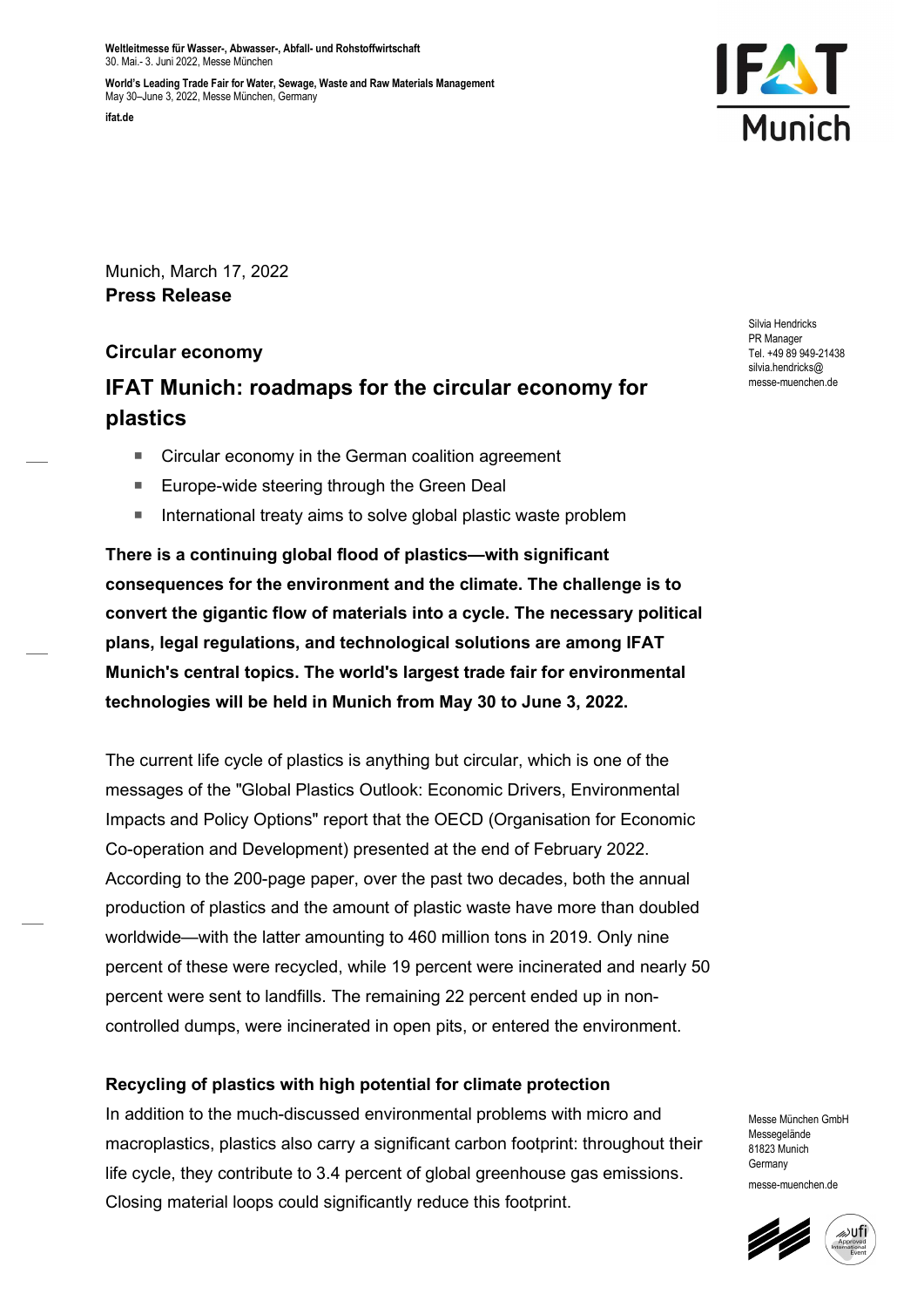

### Press Release | March 17, 2022 | 2/2

But what initiatives and measures are needed for a stronger circular economy for plastics? In this regard, for example, the German plastics and recycling industry published a joint position statement last October. This paper unites the positions of Plastics Europe Deutschland, the German Association of the Plastics Converters (GKV), VDMA's Plastics and Rubber Machinery Association, the Federal Association of the German Waste, Water and Raw Materials Management Industry (BDE) and the Federal Association for Secondary Raw Materials and Waste Management (bvse). They identify recycling-friendly product design, the handling of exports of end-of-life plastics, an EU-wide end to the landfilling of plastic waste, and the expansion of disposal and recycling structures as effective starting points. Additionally, the market conditions for the use of recyclates must be further enhanced, requiring a clear political roadmap and the necessary legal framework.

#### National circular economy strategy in the coalition agreement

The coalition agreement presented by the new German government at the end of November 2021 can be considered one of these political roadmaps. It also introduced the term of a "National Circular Economy Strategy." The goals stated there include a legally anchored fund model that is intended to reward resourceconserving and recycling-friendly packaging design as well as the use of recyclates. And the coalition parties want to establish higher recycling quotas and a product-specific minimum quota for the use of recyclates and secondary raw materials at the European level.

In general, the German waste management associations welcome the political appreciation of the circular economy—and also consider many of the points in the agreement to be correct. At the same time, they are eager to see concrete legislative implementation—for example, with the planned inclusion of chemical recovery as a recycling option in the Packaging Act. The bvse, for example, believes that the chemical conversion of plastics into their basic chemical building blocks or basic chemicals can only have a complementary function to mechanical recycling. "We must not allow plastics recycling to be taken away from high-quality packaging streams," emphasizes Eric Rehbock, Managing Director of the bvse.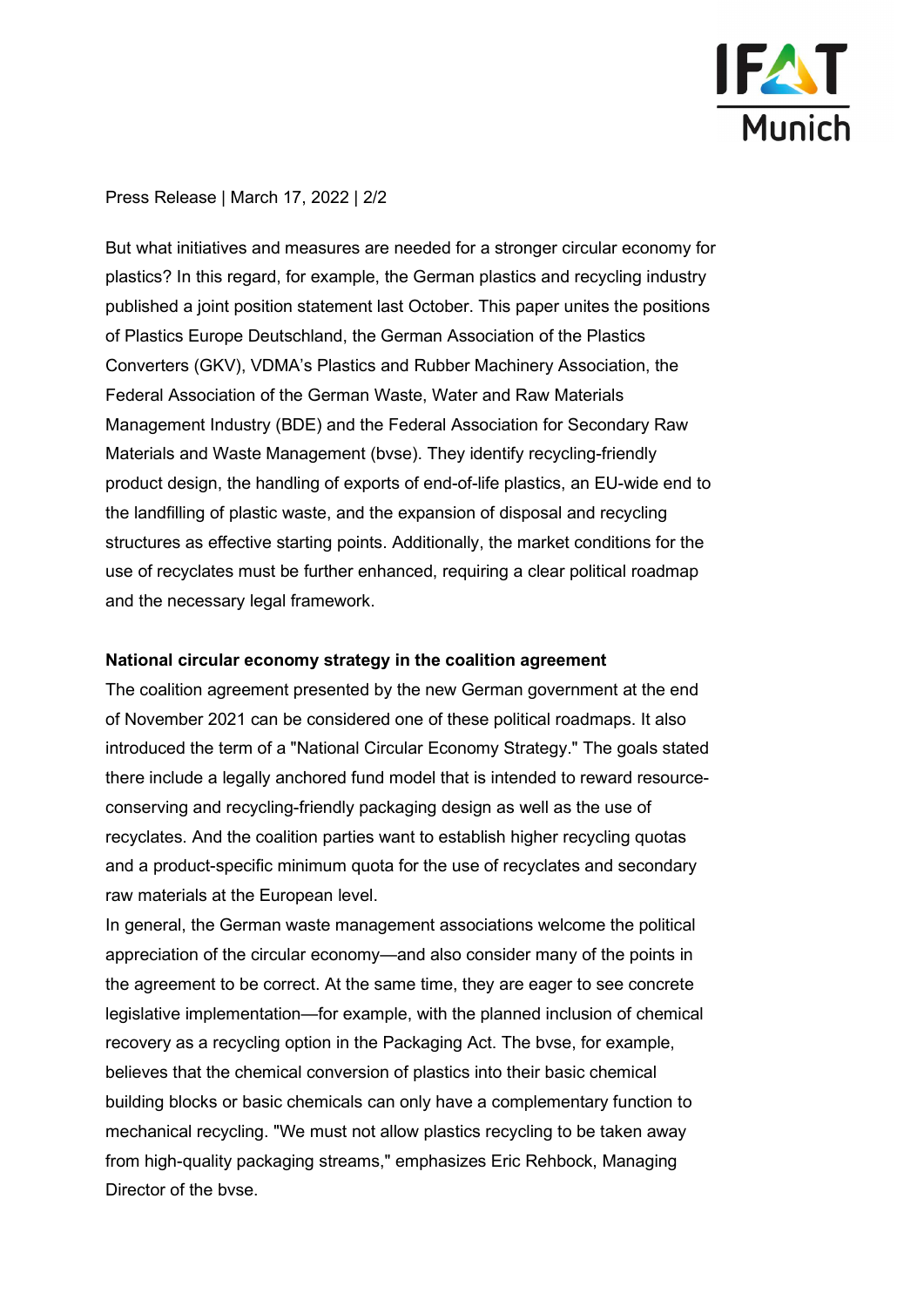

Press Release | March 17, 2022 | 3/3

#### Circular economy as an essential part of the EU Green Deal

The Green Deal announced by the European Commission in 2019 is expected to have a high steering effect at EU level. According to the ambitious plan, the EU is supposed to be carbon-neutral by 2050. The circular economy plays a central role among the measures envisaged for this purpose. Example: by 2030, only reusable or recyclable packaging is to be produced in the EU. Also, a new regulatory framework for biodegradable and bio-based plastics is to be established. Whenever waste cannot be avoided, its economic value must be recovered. Impacts on the environment and climate change are to be prevented or minimized.

"The European Green Deal is definitively a signal from the Commission that will demand a lot from all industries," says Dr. Sarah Brückner, Managing Director of VDMA's Waste Treatment and Recycling Association. According to her, many new technologies have ensured that more packaging has been recycled in recent years. "However, even the best processes have their limits, for example when it comes to recycling material composites," Brückner knows. The industry therefore generally supports the Commission's proposal to require recyclability at the packaging production stage. "However, we consider the implementation—the definition of 'recyclable' that is—to be difficult to nearly impossible. After all, what is not recyclable today may be so tomorrow," the expert points out.

#### International treaty aims to end global plastic pollution

At the beginning of March, the resolution of the fifth UN Environment Assembly in the Kenyan capital Nairobi provided an international perspective on the future management of plastics. The representatives of 175 countries want a worldwide legally binding convention to be developed by the end of 2024 to end global plastic pollution. The planned treaty will also define standards and measures that cover the entire life cycle of plastics. The resolution emphasizes the importance of a sustainable circular economy in this context. "An essential prerequisite in the global fight against the littering of landscapes and oceans is the development of a waste management infrastructure," comments BDE President Peter Kurth and continues: "Landfills—whether legal or illegal—are generally not a good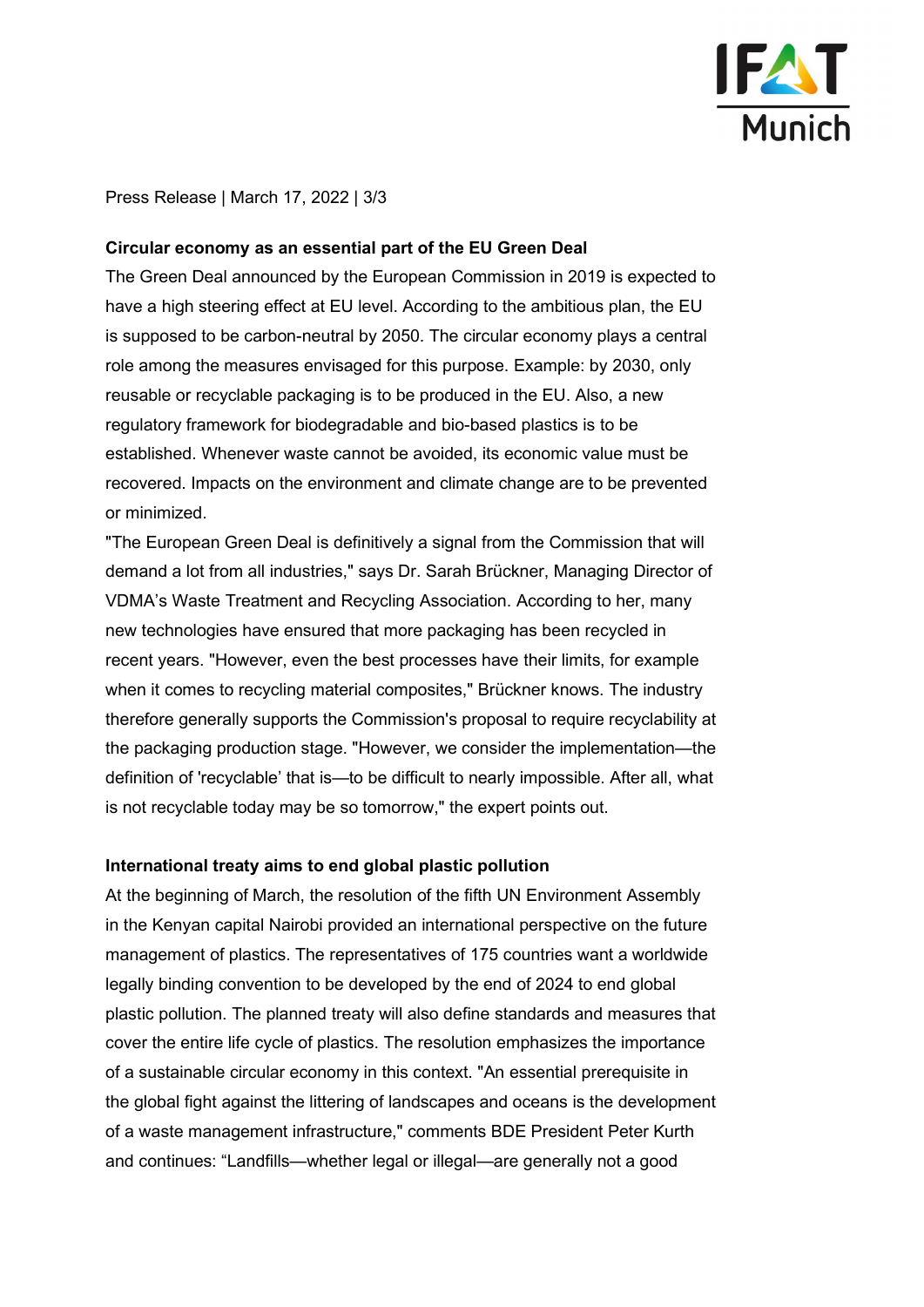

## Press Release | March 17, 2022 | 4/4

solution, especially not for lightweight plastic waste. Technologies to collect and recycle plastics exist—now the task is to put them to work around the world."

### Circular economy and plastics recycling: central topics at IFAT Munich

Circular design, chemical recycling, and political market control—these buzzwords and many other aspects of the circular economy in general and plastics recycling in particular will be featured in the professional supporting program at IFAT Munich. In addition, the World's Leading Trade Fair for Water, Sewage, Waste and Raw Materials Management will feature a "Process World Plastics Recycling" organized by VDMA's Waste Treatment and Recycling Association as well as a special area where the BDE and the German Association for Plastic Packaging and Films (IK) will present best-practice examples of recycling management. Supported by the bvse, plastics recycling companies will also showcase their range of services.

IFAT Munich will take place from May 30 to June 3, 2022 at Munich's trade fair center.

# For more information about IFAT Munich, please visit www.ifat.de



### Circular economy: central topic at IFAT Munich

#### About IFAT Munich

IFAT Munich is the world's largest and leading environmental technology trade fair. Every two years, the world-leading trade show presents solutions for water, sewage, waste and raw materials management as well as solutions to make maximum use of resources and to close raw material cycles. The 2018 edition attracted 3,305 exhibitors from 58 countries and 142,472 trade visitors from 162 nations. The event occupied a completely booked space of 260,000 square meters, divided among 18 halls and an outdoor area. The next IFAT Munich will be held at the exhibition center in Munich from Mai 30 to June 3, 2022.

#### IFAT worldwide

Messe München not only demonstrates its considerable expertise in organizing environmental technology trade shows with the world's leading trade fair IFAT Munich. Other international events include IE expo China in Shanghai, IE expo Chengdu in Chengdu, IE expo Guangzhou in Guangzhou, IE expo Shenzhen in Shenzhen, IFAT Africa in Johannesburg, IFAT Eurasia in Istanbul, IFAT India in Mumbai, and IFAT Delhi in New Delhi. Together, the eight IFAT events form the world's leading network for environmental technologies.